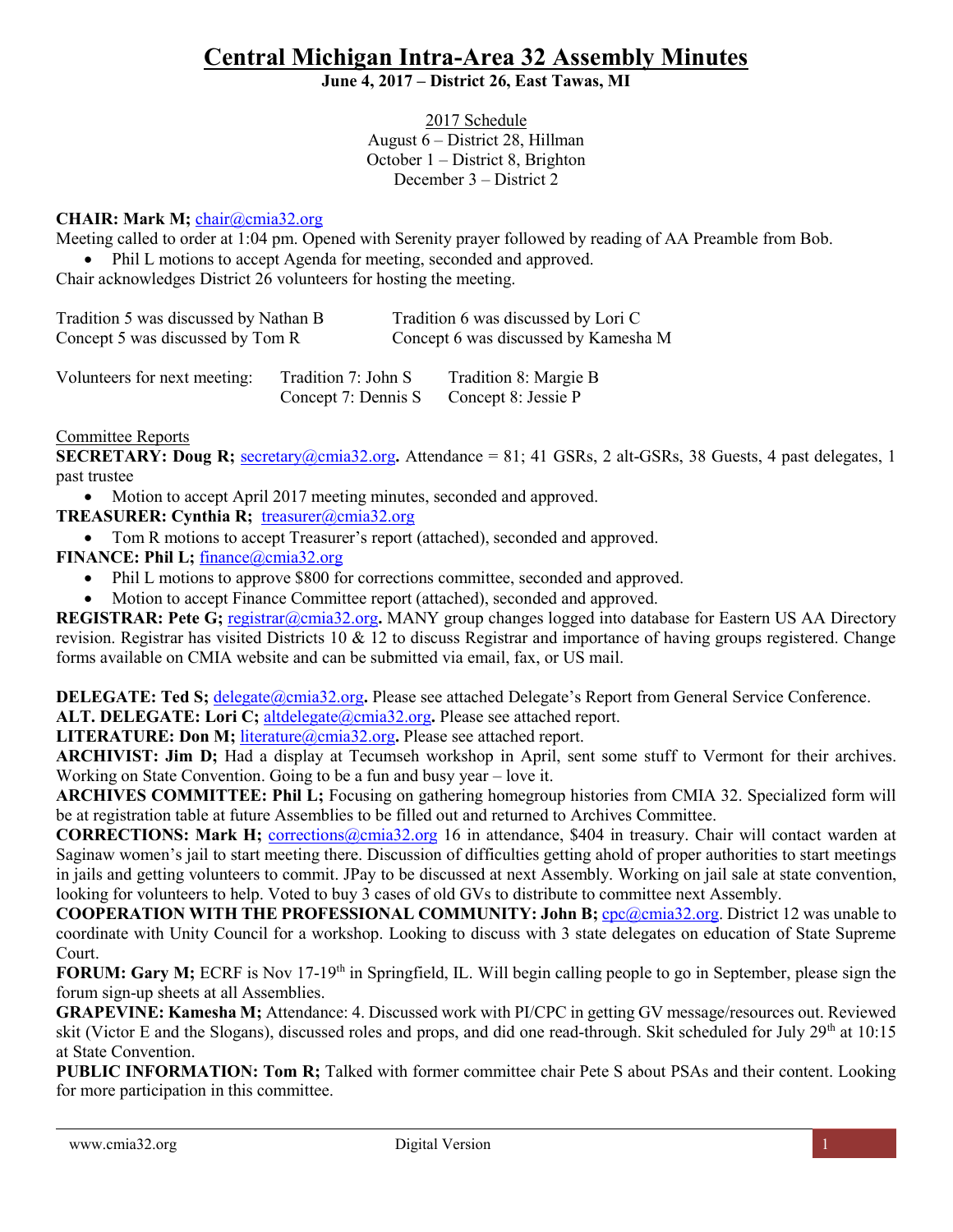## **ACCESSIBILITIES: Lisa R;** [specialneeds@cmia32.org](mailto:specialneeds@cmia32.org)**.** Provided CDs of AA speakers to representative from District 12

for member in need unable to access digital recordings. **LIAISON:** No report, empty committee chair position.

**TREATMENT: Thomas (Lou) F;** Attendance: 7. Discussed Bridging the Gap, the importance of AA Conference approved literature and purchasing kits for everyone on committee.

**WEBSITE:** No report, empty committee chair position.

**YPAA: Matt D;** No written report.

### **OLD BUSINESS:** None.

#### **NEW BUSINESS:**

- Lori C motions to research the cost of a portable sound system at a price of no greater than \$500.00 to be used for the GSR meeting and to become property of CMIA 32 for use at this meeting. Motion seconded. Discussion: John B suggests using mic to side of main table. Ron asks what's wrong with current system? Mark says lots of noise, little voice. Martin asks if acceptable to amend motion to include repair/upgrade current system in addition to research new system. Tracey suggests using the old, possibly underpowered system as the new GSR one and buying a new one for general assembly. Don asks for consideration of size as literature trailer is small and it needs to fit in there. Stephanie G and Dom M volunteer to research. *Vote to approve motion, none opposed, motion carries.*
- Michelle C motions to request a letter of support from CMIA 32 for MINTYPAA (the Michigan bid for the International Convention of Young People in AA) that states Area 32 will not plan any major events within the three weeks surrounding Labor Day weekend 2018. *Vote to approve motion, none opposed, motion carries.*
- Corey K motions to request a letter of support from CMIA 32 for AAYYPAA (the Ann Arbor/Ypsilanti bid for the MCYPAA) that states Area 32 will not plan any major events over Thanksgiving weekend November 24-26th 2018. *Vote to approve motion, none opposed, motion carries.*
- Martin W motions to request a letter of support from CMIA 32 for FLYPAA (the Flint bid for the MCYPAA) that states Area 32 will not plan any major events over Thanksgiving weekend November 24-26th 2018. *Vote to approve motion, none opposed, motion carries.*
- Kamesha M motions to request \$50 for props for Victor E and the Slogans skit at State Convention. Discussion: \$50 seed money for standing committees does not need Assembly approval. *Motion withdrawn.*

Phil L. resigns as Finance Committee Chair and Archives Committee chair due to unavailability. Gary M nominated to replace now vacant position on Finance Committee uncontested. Committee will elect new chair internally at next Finance Committee meeting.

Liaison, Archives, and Webchair all vacant Chair positions need filling. No volunteers.

• Motion to close seconded, *motion carries.*

Meeting closes at 2:39 with Lord's Prayer.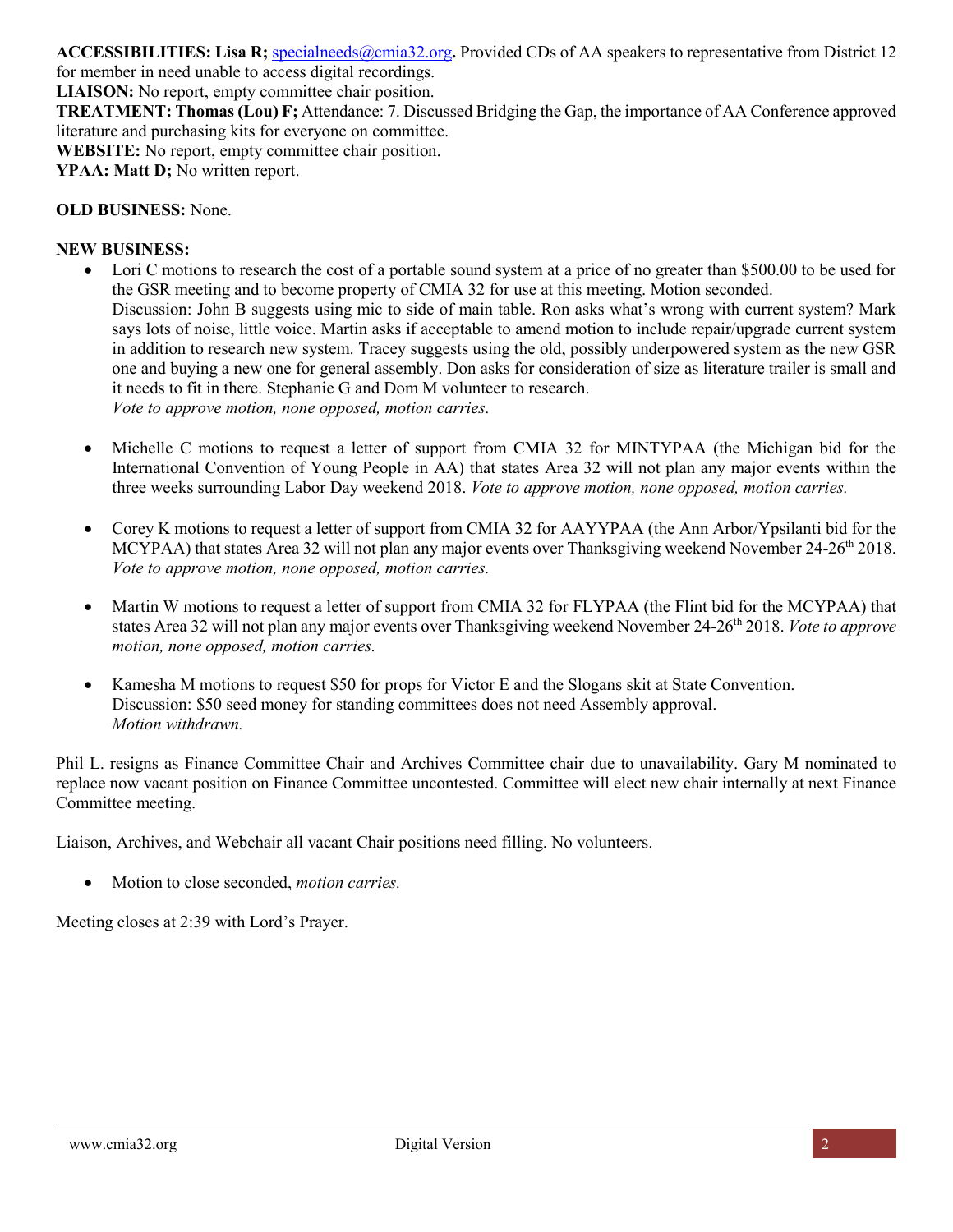Panel 67 Area 32 Rye Brook New York 2017 Delegate's Report by Ted Straubel

The theme of the 67th General Service Conference of Alcoholics Anonymous was "Supporting Our Future" and I quote directly from pg. S20 of the A.A. Service Manual:

We need it because we, more than all others, are conscience of the devastating effect of the human urge for power and prestige which we must ensure can never invade A.A. We need it to ensure A.A. against government, while insulating it against anarchy; we need to protect A.A. against disintegration while preventing over integration. We need it so that Alcoholics Anonymous, and Alcoholics Anonymous alone is the ultimate repository of its Twelve Steps, its Twelve Traditions, and all of its services.

We need it to ensure that changes within A.A. come only as a response to the needs and the wants of all of A.A. and not of any few."

And from S49: The Delegate

Though the high point is the Conference meeting, the Delegate's job goes on year round and involves all aspects of the Conference structure. The Delegate should: Attend the annual Conference meeting fully prepared. Immediately upon election, every Delegate is put on the GSO's mailing list to receive Conference materials. Communicate the actions of the Conference to Area committee members and encourage them to pass on this information, and the Delegate's enthusiasm, to Groups and to Intergroups/Central Offices. And so forth.

This to me means that the information that I receive at the General Service Conference is mine only to transport to the Area, Districts, Groups, and hopefully to the alcoholic who needs to know that he is not alone in the endeavor of one alcoholic helping another. I hope to do that today.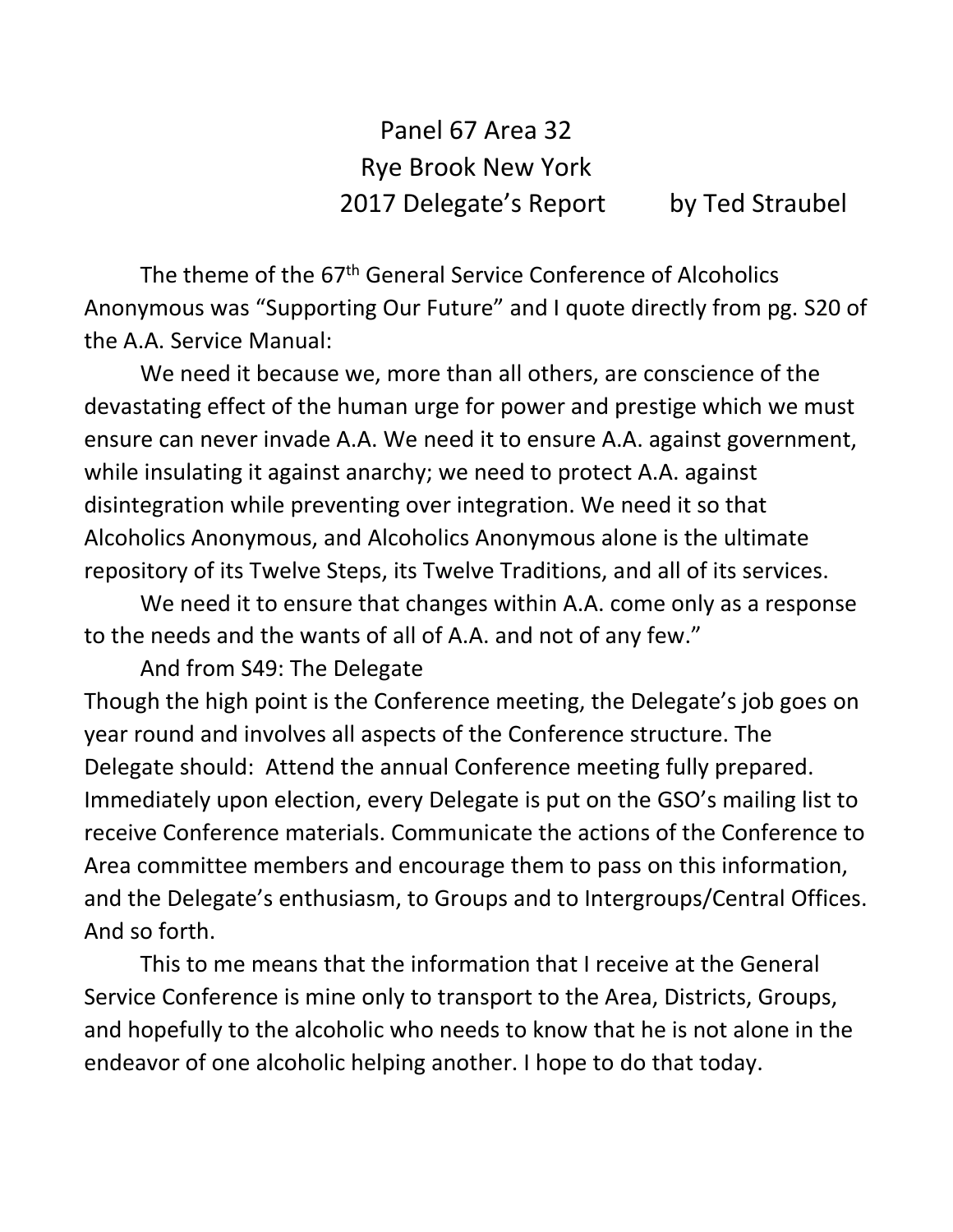The Conference experience began for myself in a conference call the second week of April 2017 with fellow members of the Finance Committee. This was to get the committee members familiar with each other and to discuss voting procedure. A simple majority method was chosen as the intent was to just get the chosen items to the floor where the vote would require a two thirds majority to pass. In this process, I met Linda J. Kenny B. Jim C. and Kelly D, all panel 66 and my fellow Panel 67 newbies Elliot B. Joann L. and Tom F from Arkansas who had a distinctive southern drawl.

On Friday April 21 myself and Jim G from Area 34 were graciously taken to the Detroit Metro Airport by past Delegate Kirk F who had kindly given me lodging the night before and a hearty breakfast that morning. Thank you Kirk.

Upon arriving at Westchester County Airport and taxiing to the terminal Jim G and I were discussing the upcoming Conference and were overheard by a passenger in front who turned around and said "What panel are you on?" Recognizing the Arkansas accent I replied "Finance Tom, same as you". That started the week off with at least two people that I knew and when we hooked up with the others from East Central Region I felt right at home in New York.

Friday was a relaxing day with no commitments so a casual dinner with fellow delegates and our outgoing Regional Trustee and his wife was in order.

Saturday was a different thing as there was a "Meet and Greet" followed by a Delegates meeting and some guidelines for the Conference were laid out.

Sunday was the official beginning of the Conference with Registration, roll call, and the first presentation by someone that I knew personally. Derek T. from the UP of Michigan. I was beginning to integrate.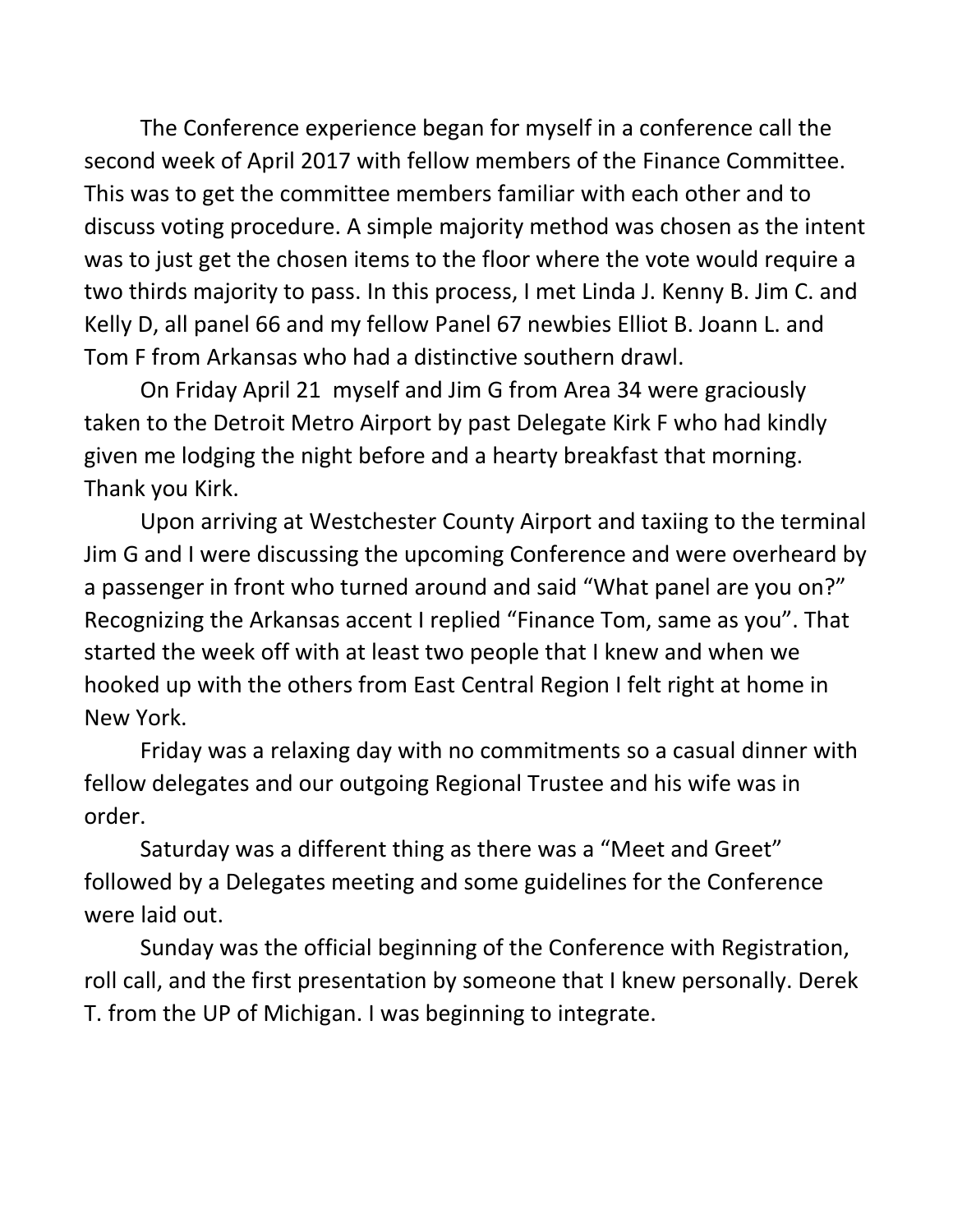East Central Regional lunch was a great time to feel even more comfortable as we all pretty much knew each other from Delegates Past and Present, Forums, and ECR Conferences.

After presentations on Diversity, Safety, and Communication we headed off to the real purpose, in my mind of the Conference. The Committee. I am on the Finance Committee and we had a fairly large agenda. The conference call a few weeks back eased the load and we dove right into the work. The entire process was assisted by Bob Slotterback, Director of Finance for GSO and a little fellow named Albin Z. Both of these gentlemen know how to take our thoughts and put them into a form that would be easily understood, not an easy task sometimes as we know what we meant but their experience was of great value in the presentation.

A few words about the Committee system. Most all of us have used some form of this system but I really felt that in this case that the entire Conference was hinged upon how well the committee researched the agenda items and background, discussed possible action and recommended such so that the entire Conference floor could have a clear and concise picture of just what the committee was recommending. I also learned a new word, it was "wordsmithing". I take it to mean, not stretching out a thought with so much complicated wording that it is not easily comprehended by the common person. I take it to mean that the thought be conveyed in the most descriptive and generally understood terms. Our Past delegates do a great job of that at our own Mock Conference.

The Finance Committee met Sunday, Monday, and Tuesday and I was amazed at the way the committee handled the work load. In three meetings we addressed the issues of Area contributions to Conference, raising the one time bequest amount to GSO, raising the yearly contribution from individuals, and the frequency with which we addressed these issues. Also on the agenda was to consider adding text to the pamphlet Self Support Where Money and Spirituality Mix indicating that there is no limit to the amount a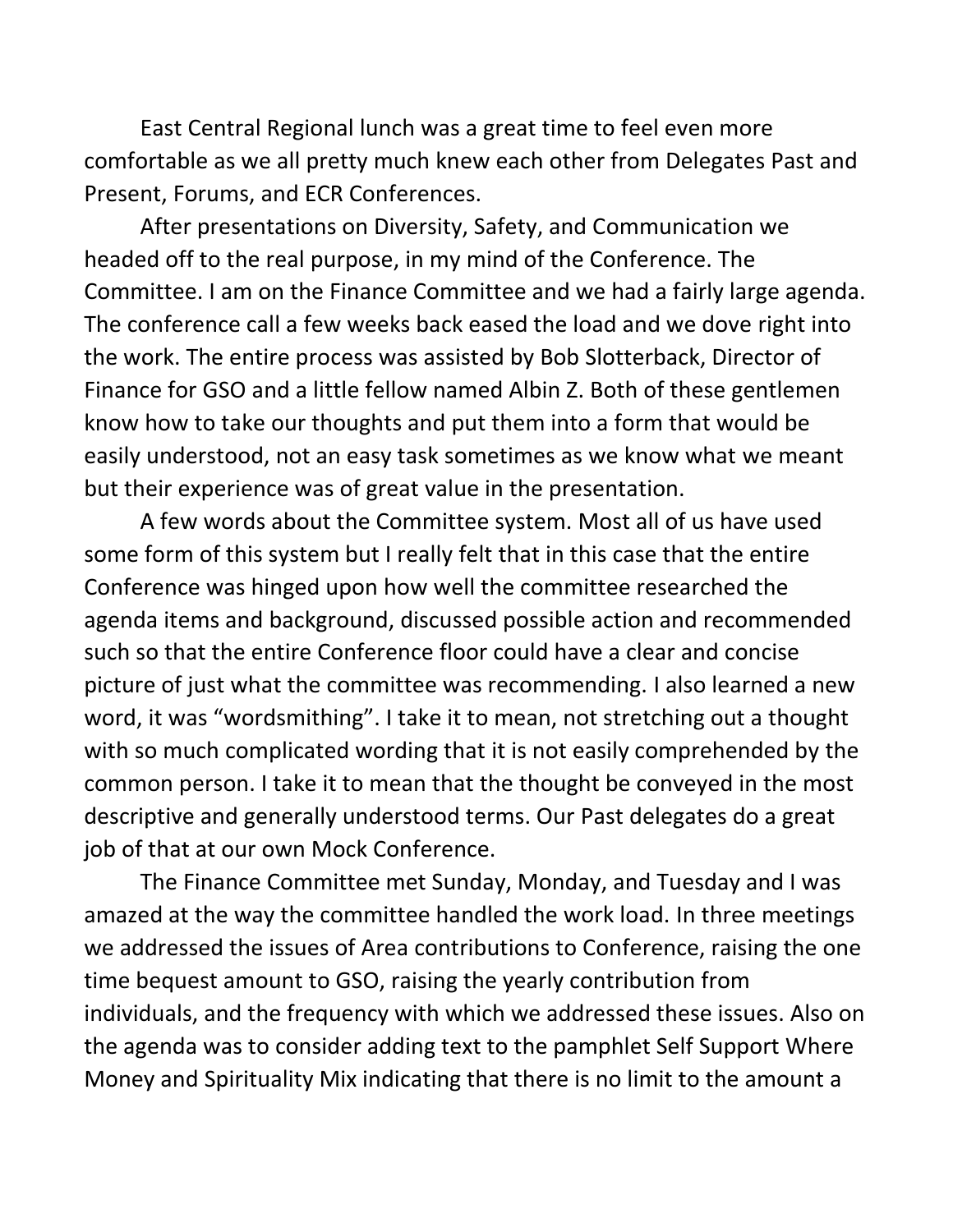Group may contribute to GSO. The request to add text to the Committees Composition, Scope, and Procedure regarding option to meet by conference call prior to the General service Conference. Our final item was to review the Self Support Packet. The Committee took or didn't take action as per a simple majority vote. Those items passing this vote were sent to the floor as Committee recommendations to be voted on there.

On Mnmonday we were treated to a Power Point presentation by David Morris, General Service Board Treasurer the sum of which indicated that AA Membership levels remain flat. Contributions show a small growth. Literature sales show a small growth, and expenses continue to grow slowly, around 2-3% per year. This will be shown in more detail at District Presentations. Please schedule with your Delegate.

Area Highlights were very interesting, especially when they showed the local scheduling of Area Assemblies, ranging from monthly to 4 per year. One fellow from South Carolina even rhymed his way thru the entire 2 minute presentation. I informed the Conference about our Districts, our geographical territory, committees and Statewide Service meetings with the resulting Mock Conference.

There were also general sharing sessions and a staff eager to answer any questions that may come up.

I was also assigned to the Archives Committee and we met for dinner Wednesday and lunch Thursday to review our assigned items. We Recommended that a draft or progress report of "Unity in Action" Bill W's General Service Talks" be brought back to the 2018 GS Conference for review. We also reviewed the Archives Workbook and suggested that the shared experiences section be refreshed with new stories from local archivists. We also suggested that a section be added to the Archives and History" portal of the GSO website to include any updates at the discretion of the Archivist. The young lady doing that job presently was very well informed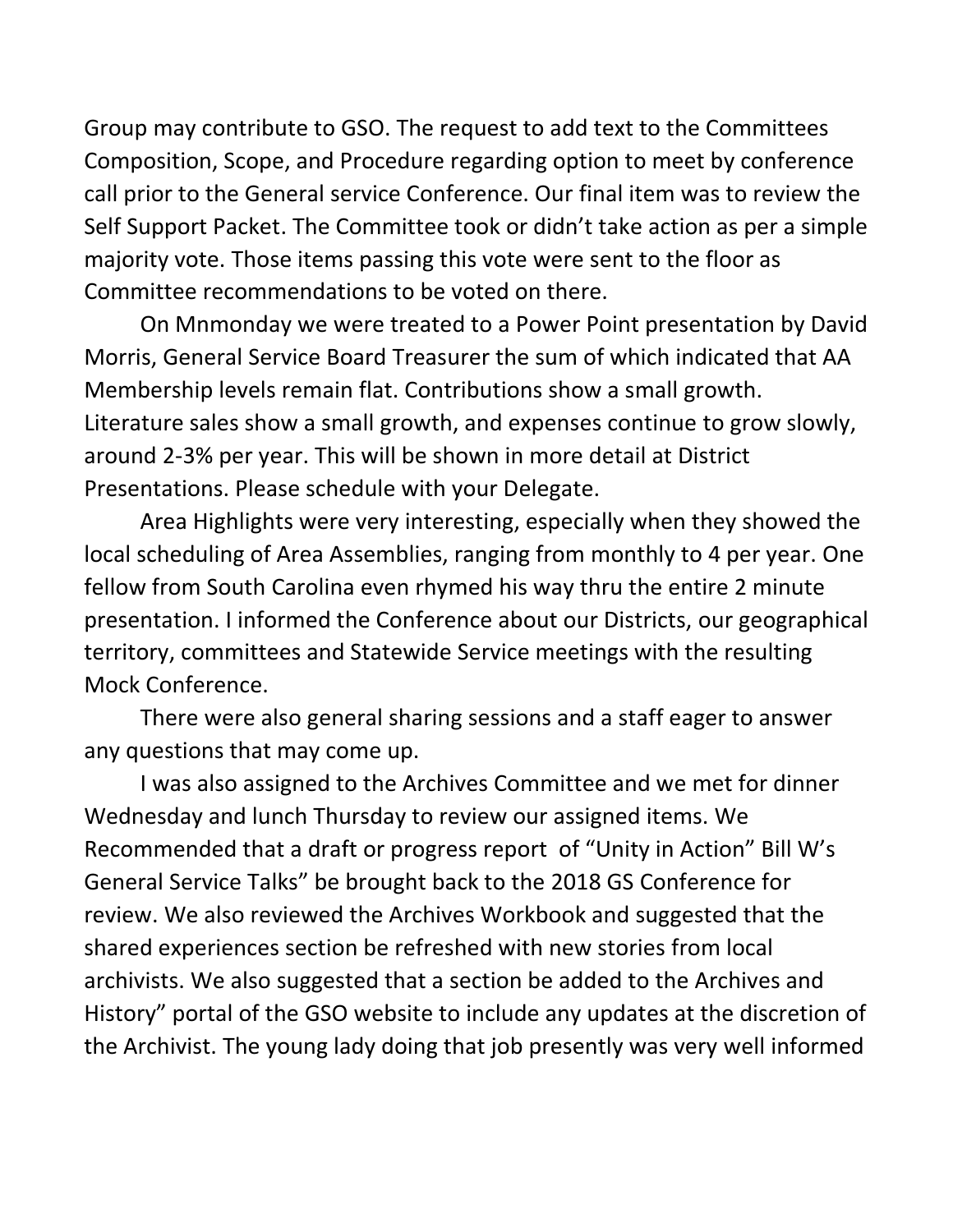about her job and quite eager to be useful in her position. A feeling that I also got from all staff, Trustees, and Directors that I talked with.

Our committee reports went well and there was a minimum of discussion which I attribute to the committees attention to detail and the assistance from staff members with the wording of our recommendations. The Chair read the report but all committee members were prepared and ready to go to the mike to answer any questions from the floor. The other Committees all presented their recommendations and had their recommendations voted upon. There was some lively discussion but as a whole it was a much more civil affair than was reported in previous years. All of the results from these committees is available on the Newsletter.55

The Workshop on anonymity was useful and it was good to hear how other areas handle concerns and what their experience was in that area.

During the Conference we were treated to a function called "Floor Actions". These are may be introduced at any time other than General Sharing Sessions and are items that were not on the Agenda. These issues may be seconded, voted in with a two thirds majority or not, or they may receive a motion to decline consideration. Three Floor Actions were approved by the General Service Conference. One was the timely preparation of Conference background material in English, Spanish, and French. The pamphlet "Too Young?" be revised, and the establishment of a Google for Non Profits account, limited to "You Tube", with restrictions granting anonymity for those viewing the material.

There were elections for Regional Trustee for Our East Central Region, we elected Mark E from Ohio. Southeast Central, Cathy B from South Carolina, and Trustee at Large, Newton P. I am just now beginning to see the value of Regional Trustee and will be making regular contacts with Mark thru my term as Delegate. Congratulations Mark. I look forward to working with you and seeing you at regional functions.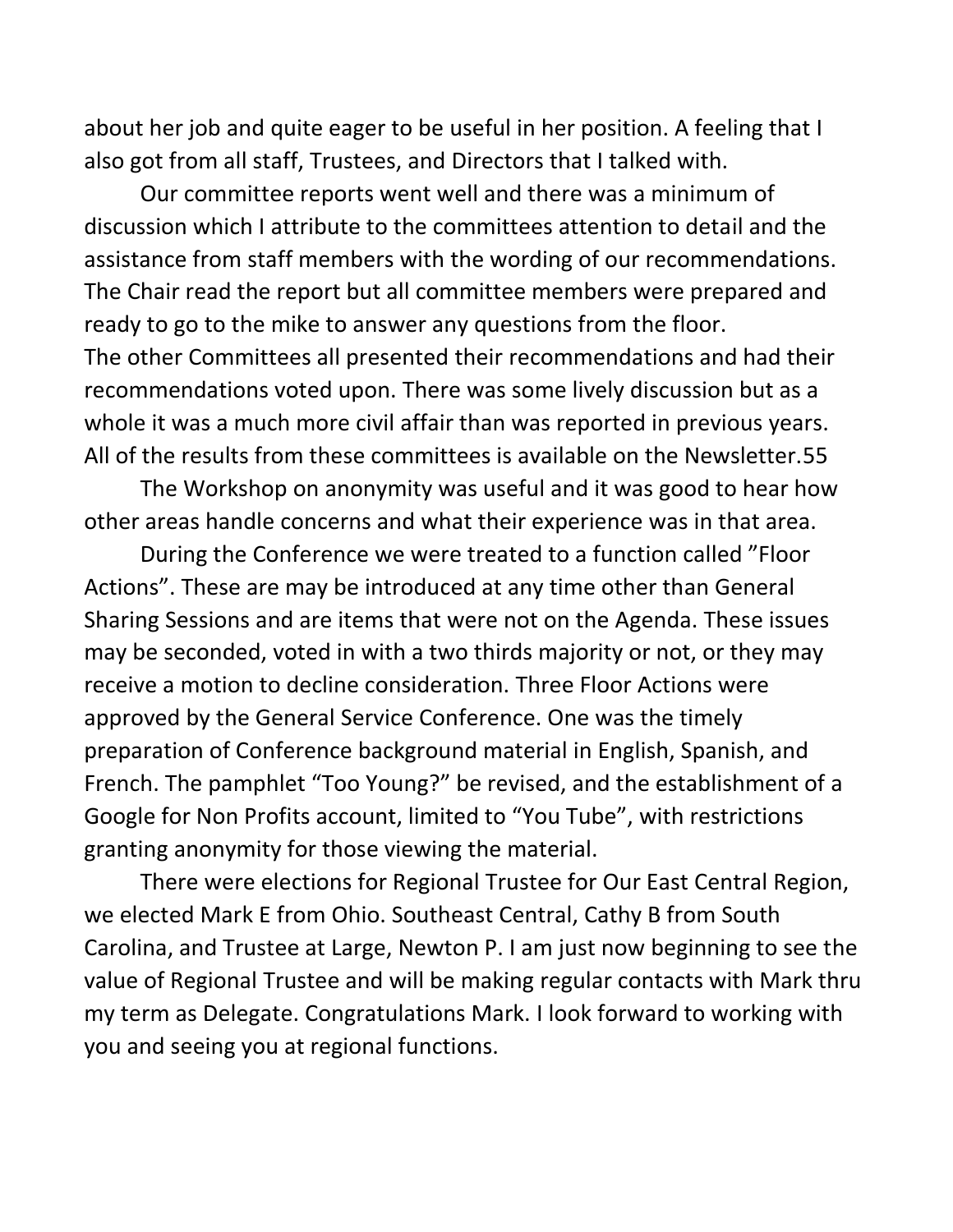There were many things that I have not mentioned such as great speakers on service and recovery topics, a great Serenity Meeting from 7:30 to 8:30 in the morning. One thing that was, I thought interesting, was that during the General Sharing Session the topic of the last Grapevine contest came up and I had spoken with an editor from the Grapevine Staff the day before about Area 32 and how hard we worked during the "Grow Your Grapevine" contest. Jon had told me to get them moving on an Area 32 story about these efforts. Well, when the topic was mentioned on the floor, your Delegate went to the mic and asked the question, "What Area won that contest?" Jon came up and replied and replied enthusiastically, "Well Area 32 of course" to a large round of applause for our work. Good job Central Michigan Area 32.

I have many thoughts about the entire Conference experience. When I first arrived I thought, "I can do this whole thing much cheaper and with much less pomp and circumstance. This was tempered as we went along with the feeling that tradition is a large part of Alcoholics Anonymous and maybe a little can be a good thing. I know that we are looking at the consideration of having the Conference in different locations around North America. They tell me that a snap decision at AA usually takes 5 to 10 years so I am sure we will be meeting in New York and Rye Brook for a while yet.

I liked the idea of conference calls and maybe a Google Hangout or visual conference call is in the works. I still like meeting face to face and having dinner with my new friends tho.

Social media, with anonymity safeguards may be in the future for Grapevine and PI and CPC but we are treading lightly in that area, there will be no rush.

The issue of transparency was emphasized all week, perhaps as a result of last year's difficulties and never was there a feeling of discord.

The very last thing on the agenda was a farewell brunch with the outgoing Trustees speaking about their experiences in service. Our outgoing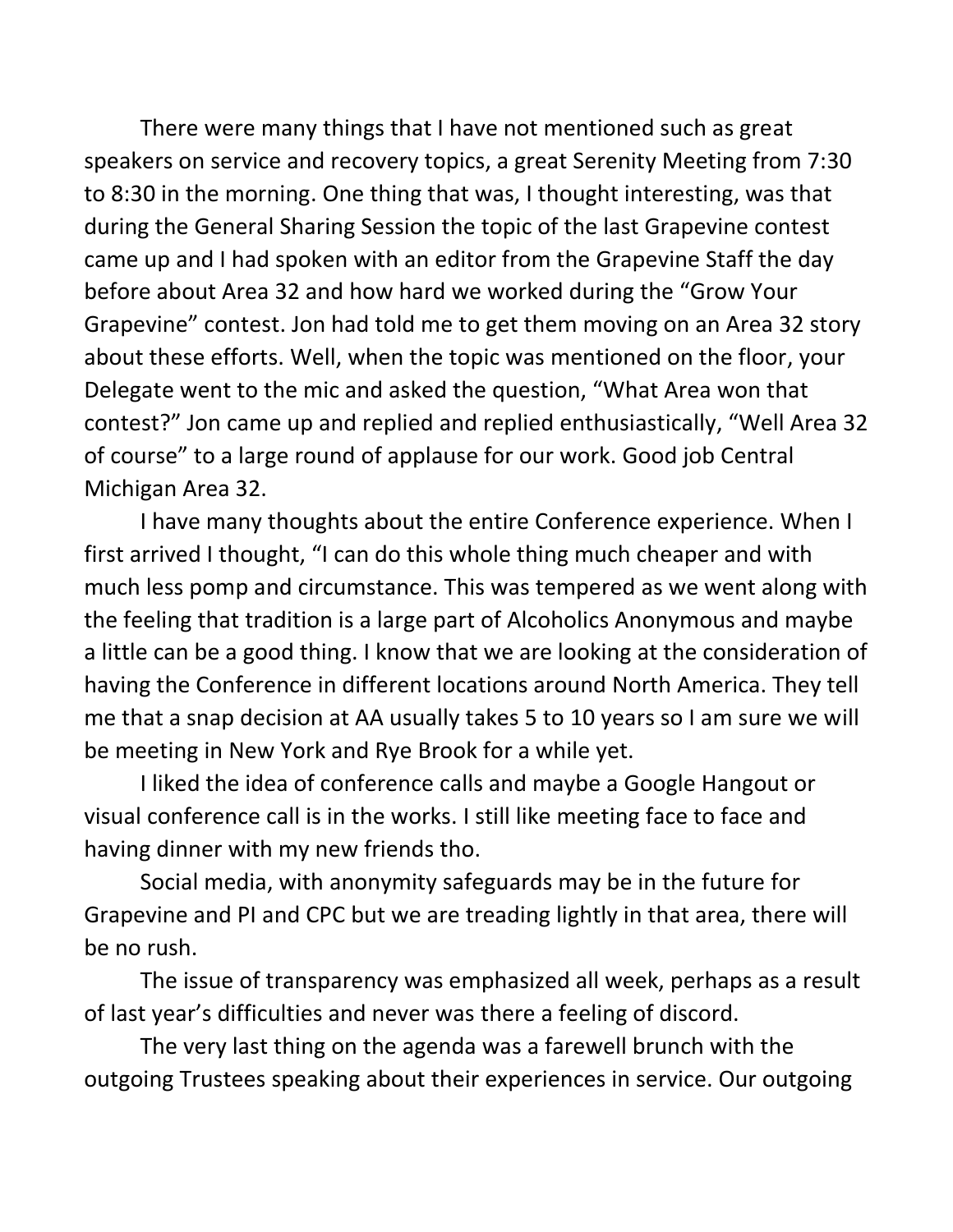Trustee Bill F gave a very inspiring talk and made the point that recovery from alcoholism is what the General Service Conference is all about.

We took the hotel shuttle to the airport and there was Gilberto V from Puerto Rico and we had a fine discussion about his service in the islands. Can you imagine having a District meeting on a boat or as Jade, my fellow Archives panel member from British Columbia must experience to serve their Districts and Area. I, for one admire their dedication and aspire to be a unselfish as all of those who devote their lives to service for Alcoholics Anonymous.

I'd like to finish up with a short excerpt from A Members Eye View of Alcoholics Anonymous.

There must come a day, it seems to me, when every alcoholic, in or out of A.A., finally sits down in the presence of his enemies. When he does, he will be amazed to discover that he is attending a meeting of one — himself. The day the alcoholic in A.A. realizes that his enemy is within, that the tigers are largely creatures of his own design and lurk in his own unconscious, that is the day when for him A.A. becomes what I believe its founders meant it to be: a flight into reality. I happened to be in San Francisco not long after I had attended my meeting with my enemies, and I took a ride on one of those wonderful little cable cars, down Powell Street, to Fisherman's Wharf. It was then I saw something strange and wonderful happen. All the passengers who had ridden the car down the hill with me piled out, and, not waiting for the crew, proceeded to turn it around themselves and head it back up the long, steep hill it had just come down. And I rode it all the way back up with them, all the way back up to that breathtaking view of the Golden Gate. It occurred to me then that this is what A.A. had been for me, and, I hoped, would always be for others: a ridiculously simple, jerry-built, noisy, clanking but sturdy, fiercely loved, and joyous kind of vehicle that had asked me and all its other passengers to turn it and ourselves around so that all of us could head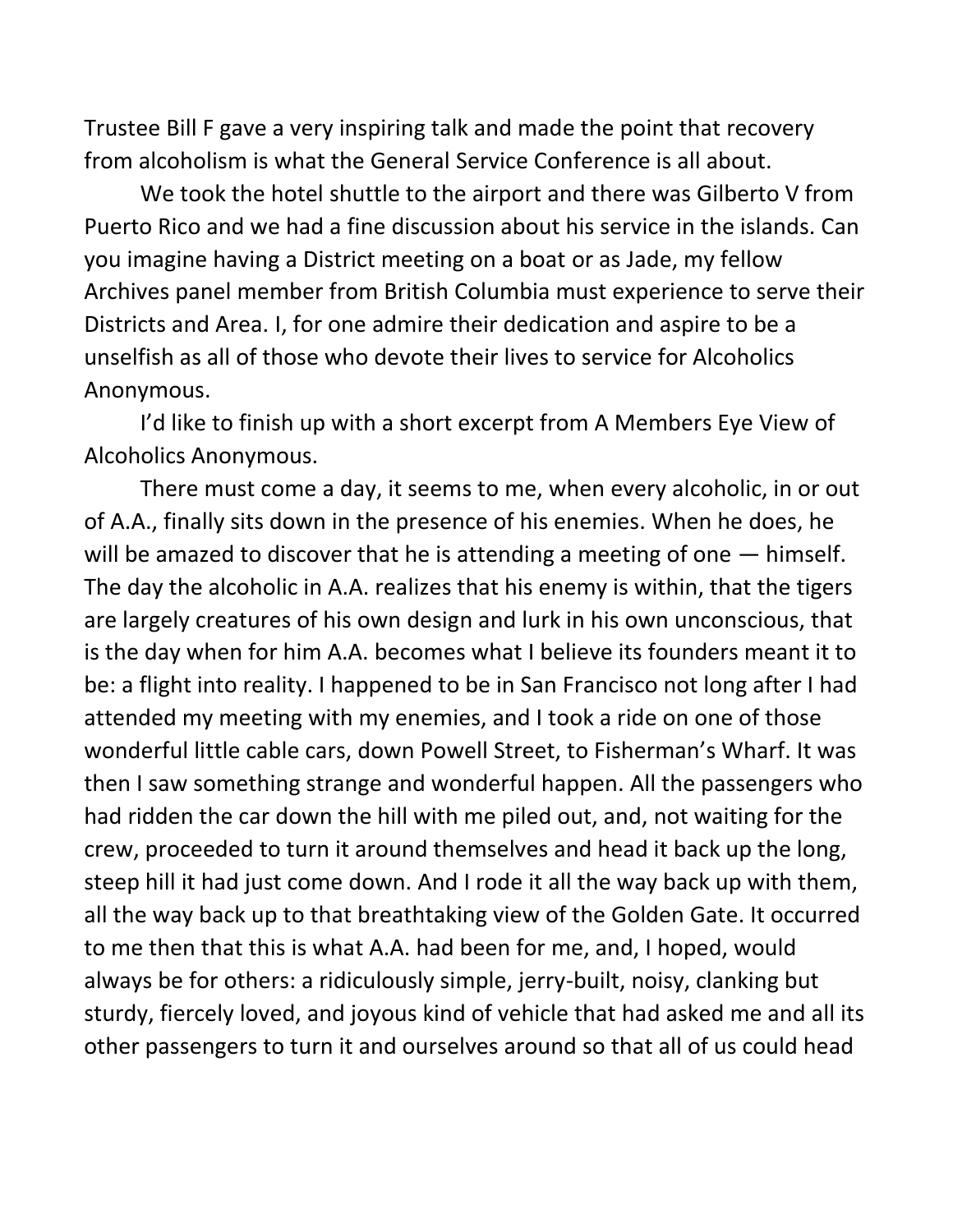back up the hill we had come down, back up to where we could once again see the bridge — the bridge to normal living.

Please take one of the Newsletters. They do explain the results of the Conference. I have only printed 60 so please just take one. There will be many more to come and I can also email to you.

I look forward to seeing you and others at your local Delegate Report soon.

Thank you Ted Straubel Panel 67 Area 32 Delegate